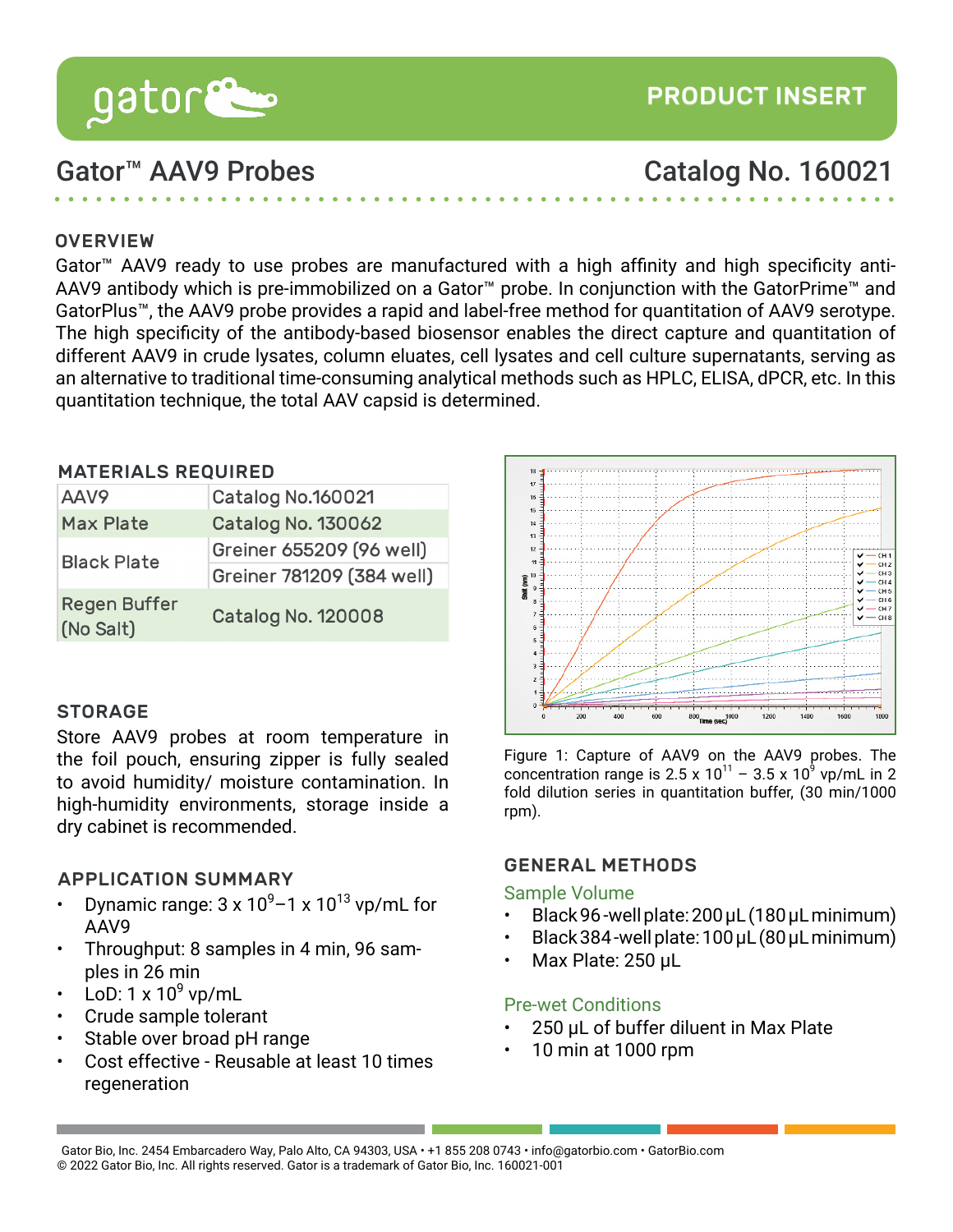

# Gator™ AAV9 Probes Catalog No. 160021

## AAV9 QUANTITATION ASSAY PRINCIPLE

- The AAV9 assay for determining total virus capsid concentration is based on the rate of binding of AAV9 to the biosensor surface. GatorOne™ Software calculates the binding rates from standards with known values to generate a standard curve  $-$  the binding rate of each standard is proportional to its concentration.
- Concentrations of experimental samples are calculated based on their binding rate compared to that of the known concentrations that make up the standard curve.



Figure 2: Different AAV serotypes cross-reactivity to the AAV9 probes are compared at  $2 \times 10^{11}$  vp/mL in buffer diluent.

#### REGENERATION

The underlying surface chemistry of the AAV9 probe is robust and stable over a broad range of pH. Binding to the AAV9 probes can be disrupted using low pH buffers (pH 1-3). The ideal condition for regenerating the AAV9 probe is 10 mM Glycine pH 2.0 with 5 sec and 1000 rpm. The probes can be reused in buffer diluent for at least 10 times without showing significant loss of binding to AAV9. The buffer diluent, media etc plays an important role hence with each assay it is best to optimize the regeneration condition for the desired outcome.

|              | <b>Known</b>          | <b>Average</b>        |           |
|--------------|-----------------------|-----------------------|-----------|
| <b>Titer</b> | Conc.                 | <b>Calculated</b>     | % CV      |
| Level        | (vp/mL)               | Conc. (vp/mL)         | $(n = 4)$ |
| <b>High</b>  | $1.00 \times 10^{12}$ | $1.04 \times 10^{12}$ | 3.7       |
| Medium       | $5.00 \times 10^{10}$ | $4.66 \times 10^{10}$ | 5.1       |
| Low          | $2.50 \times 10^{9}$  | $2.49 \times 10^{9}$  | 4.5       |

Table 1: Average calculated concentration and % CV (N=4) of AAV9 serotype.



Gator Bio, Inc. 2454 Embarcadero Way, Palo Alto, CA 94303, USA • +1 855 208 0743 • info@gatorbio.com • GatorBio.com © 2022 Gator Bio, Inc. All rights reserved. Gator is a trademark of Gator Bio, Inc. 160021-001